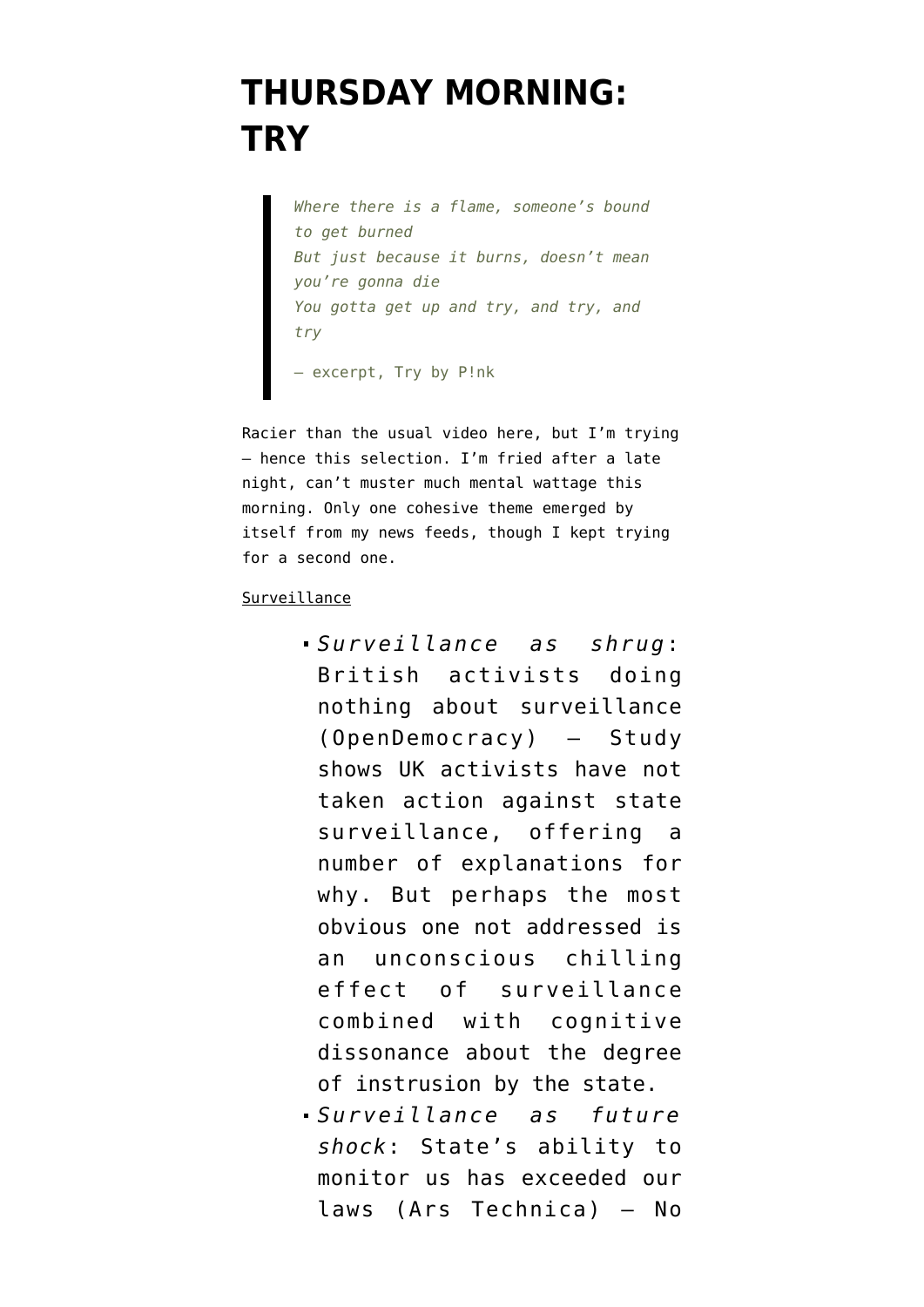shit, really? ~sigh~ It'd be nice if this piece actually called out lawmakers for their inability to keep up and put a brake on the state's capabilities and practices. Even educators on this topic — like Prof. Elizabeth Joh interview here — don't appear to realize pre-crime has arrived. [It's](https://www.goodreads.com/quotes/681-the-future-is-already-here-it-s-just-not-evenly) [just not yet evenly](https://www.goodreads.com/quotes/681-the-future-is-already-here-it-s-just-not-evenly) [distributed](https://www.goodreads.com/quotes/681-the-future-is-already-here-it-s-just-not-evenly).

- *Surveillance as filler*: [Access to private](http://www.fox23.com/news/fox23-investigates/surveillance-cameras-could-put-your-home-at-risk/298682660) [surveillance cams makes](http://www.fox23.com/news/fox23-investigates/surveillance-cameras-could-put-your-home-at-risk/298682660) [local news](http://www.fox23.com/news/fox23-investigates/surveillance-cameras-could-put-your-home-at-risk/298682660) (KOKI) — Fox affiliate in Tulsa OK demonstrates ease with which strangers can access surveillance cam feeds — and the story is picked up by another local news affiliate in [Memphis TN.](http://www.fox13memphis.com/news/trending-now/surveillance-cameras-could-put-your-home-at-risk/304073136) Reaction appears blasé as the story doesn't spread to national outlets.
- *Surveillance as art*: *[Watched! Surveillance, Art](http://www.e-flux.com/announcements/watched-photo-exhibition-about-surveillance/) [and Photography](http://www.e-flux.com/announcements/watched-photo-exhibition-about-surveillance/)* (e-Flux) — The panopticon pervades our culture as it becomes the topic of our art, manifest in this exhibition. Anybody making a trip to Gothenberg, Sweden this summer? Check this show out.